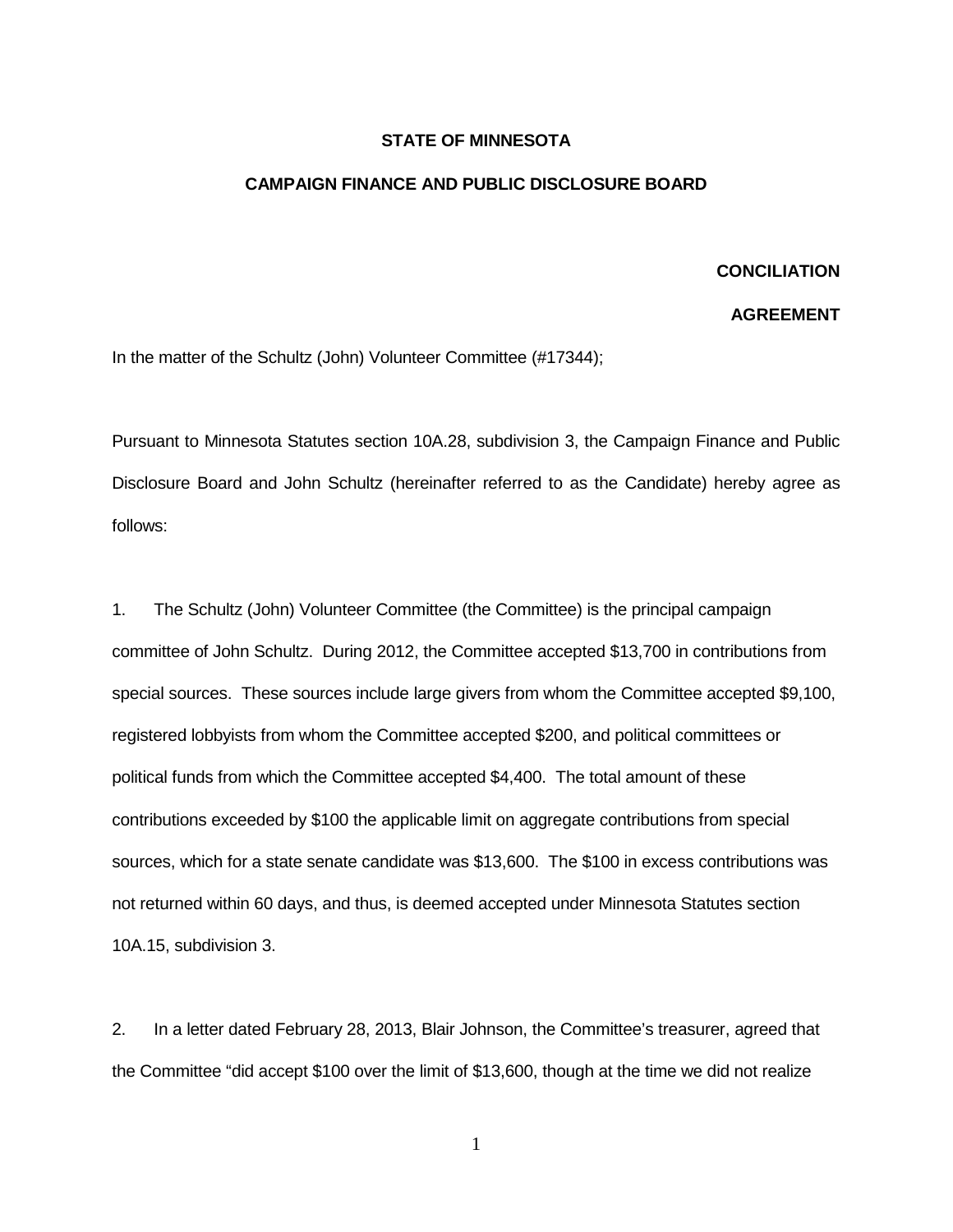this." The treasurer stated, "We missed one deposit for \$100 when we were figuring the total we could accept."

3. Board records show that this is the first calendar year in which the Committee reported acceptance of contributions that exceeded the applicable aggregate contribution limit. The Committee registered with the Board on January 27, 2012.

4. The parties agree that the Committee accepted excessive contributions from special sources resulting in an inadvertent violation of Minnesota Statutes section 10A.27, subdivision 11, in calendar year 2012.

5. The Candidate hereby agrees to return \$100 to contributors described in paragraph 1 to bring the Committee into compliance. Copies of the checks used to return the excess contributions must be provided to the Board within 30 days after the date this conciliation agreement is signed by both parties

6. The Candidate agrees to pay a civil penalty of \$100, one times the amount by which the contributions exceeded the applicable limit, to be paid to the Board for deposit in the general fund of the state.

7. The Committee hereby agrees to forward to the Board \$100 by check or money order payable to the State of Minnesota within 30 days after the date this agreement is signed by both parties. It is agreed by the parties that payment of the civil penalty of \$100, return of the excess

2